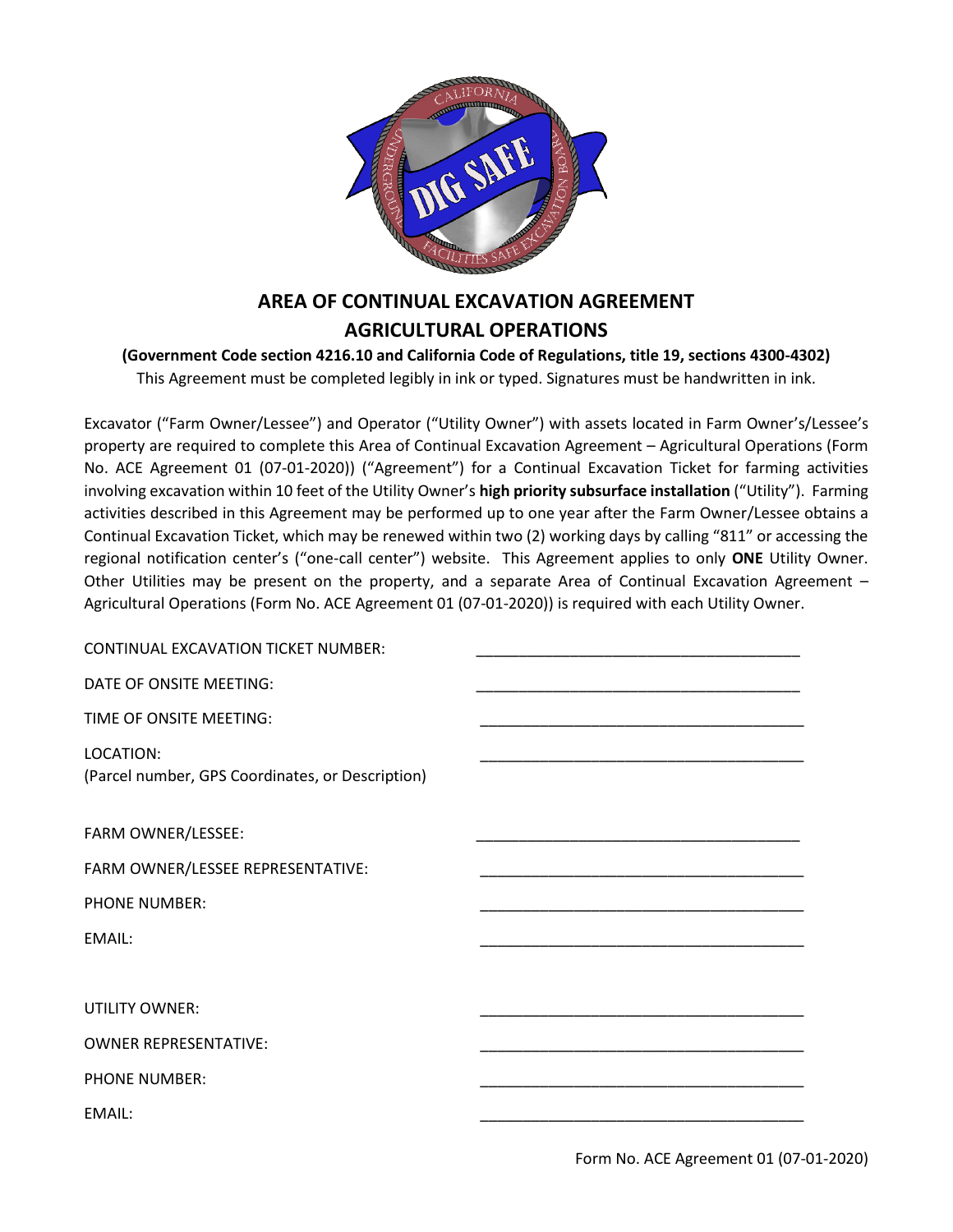## **UTILITY DESCRIPTION:**

Size, Materials, Operating Pressures, etc.

# **UTILITY LOCATION:**

Utility Owner must provide information to assist in verifying the location of the Utility.

#### **FARM OPERATION DESCRIPTION:**

Describe all farming activities involving excavation that may be conducted within 25 feet of each side of the Utility, including method, tools and equipment, depth of excavation, subcontractors (if any), etc.